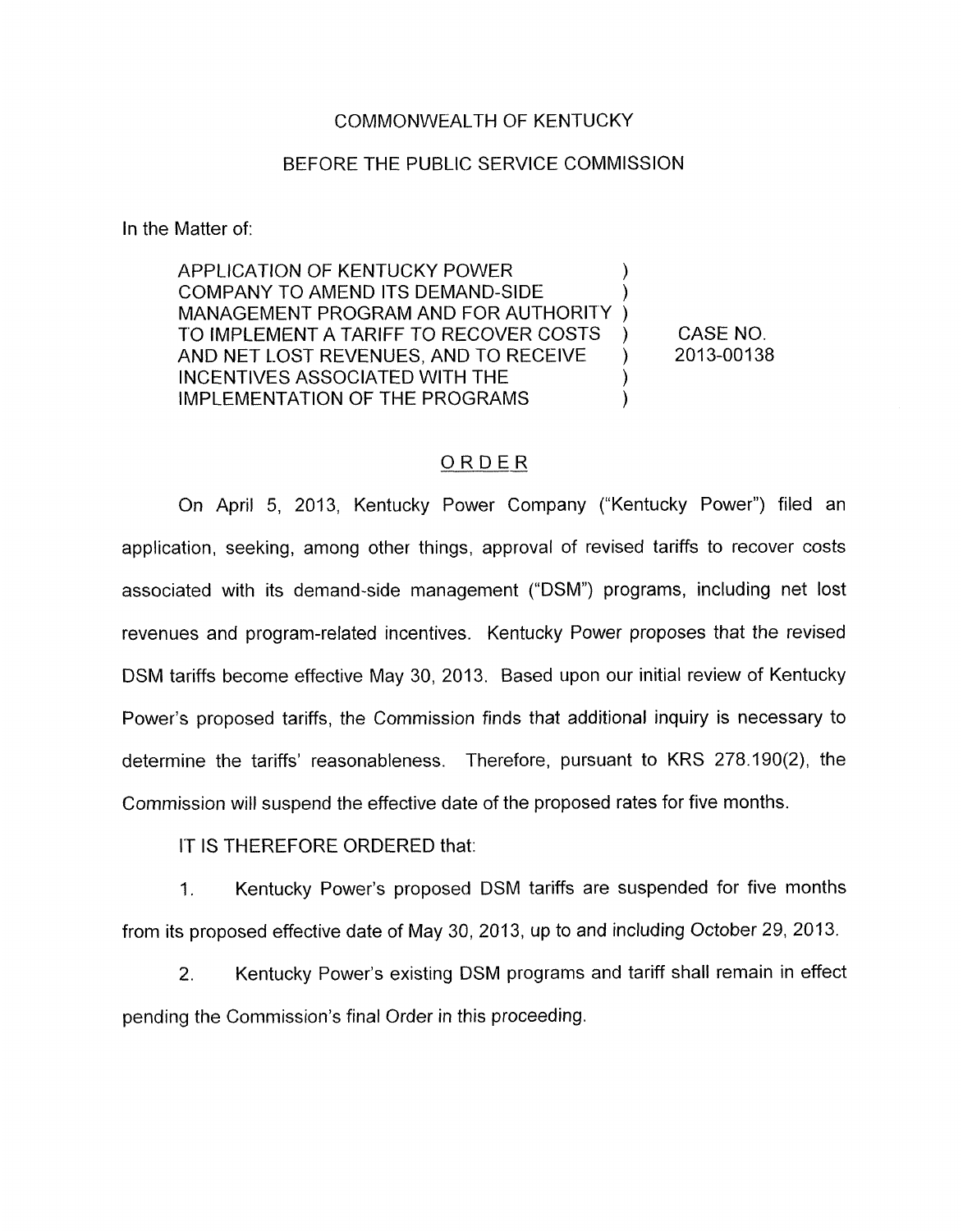3. The procedural schedule set forth in the Appendix, which is attached hereto and incorporated herein, shall be followed.

4. a. Responses to requests for information shall be appropriately bound, tabbed and indexed and shall include the name of the witness responsible for responding to questions related to the information provided, with copies to all parties of record and 10 copies to the Commission. Any request for information by letter from the Commission Staff shall be responded to as if set forth in a Commission Order.

b. Each response shall be answered under oath or, for representatives of a public or private corporation or a partnership or an association or a governmental agency, be accompanied by a signed certification of the preparer or person supervising the preparation of the response on behalf of the entity that the response is true and accurate to the best of that person's knowledge, information, and belief formed after a reasonable inquiry.

c. A party shall make timely amendment to any prior response if it obtains information which indicates that the response was incorrect when made or, though correct when made, is now incorrect in any material respect.

d. For any request to which a party fails or refuses to furnish all or part of the requested information, that party shall provide a written explanation of the specific grounds for its failure to completely and precisely respond.

5. Any objections or motions relating to discovery or procedural dates shall be filed upon four business days' notice, or the filing party shall explain, in writing, why such notice was not possible.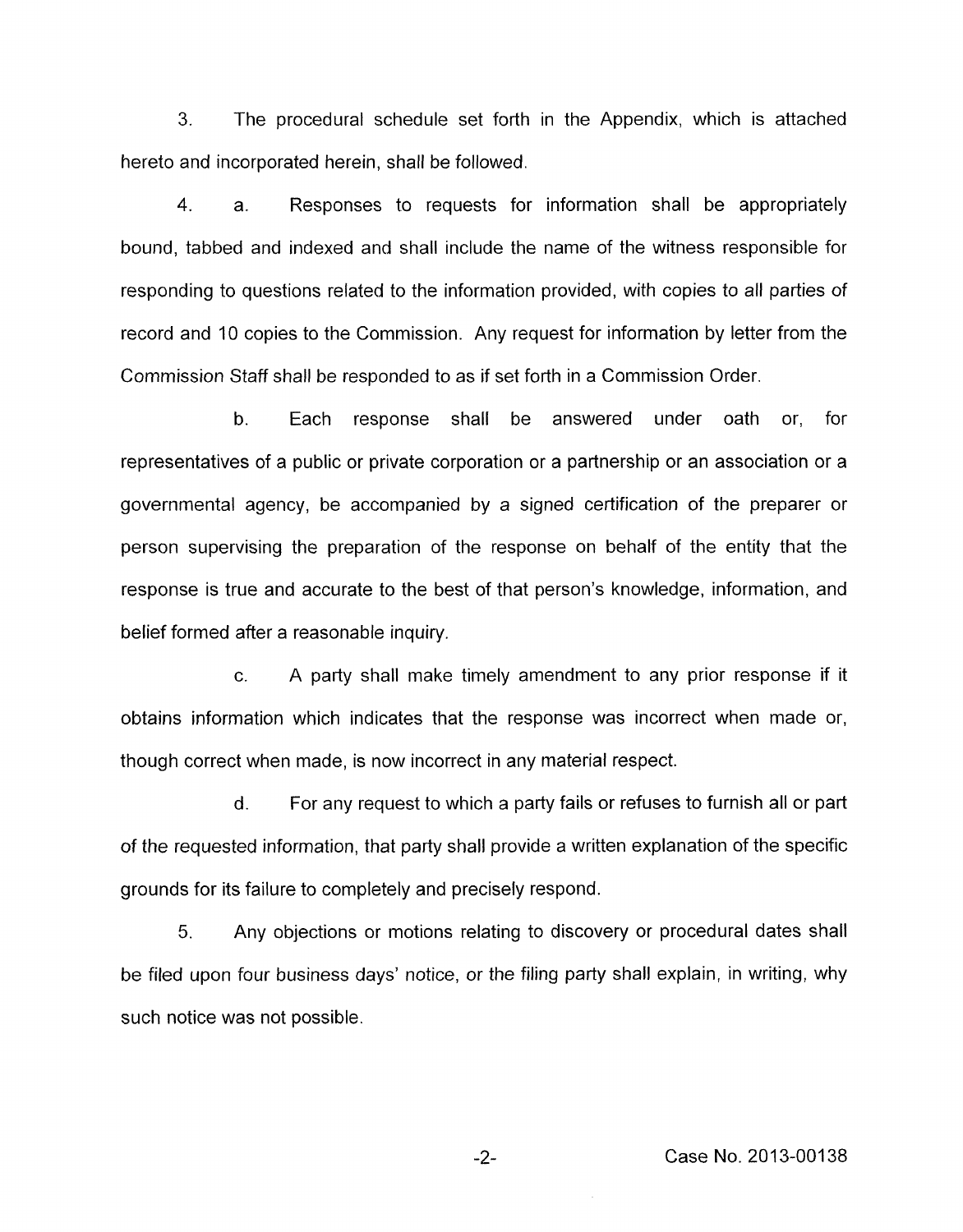6. Motions for extensions of time with respect to the schedule herein shall be made in writing and will be granted only upon a showing of good cause.

7. Nothing contained herein shall prevent the Commission from entering further Orders in this matter.

By the Commission

ENTERED **24 2013<br>
22 KENTUCKY PUBLIC<br>
<u>SERVICE COMMISSION</u>** 

**ATTES** Prediction Executiv

Case No. 2013-00138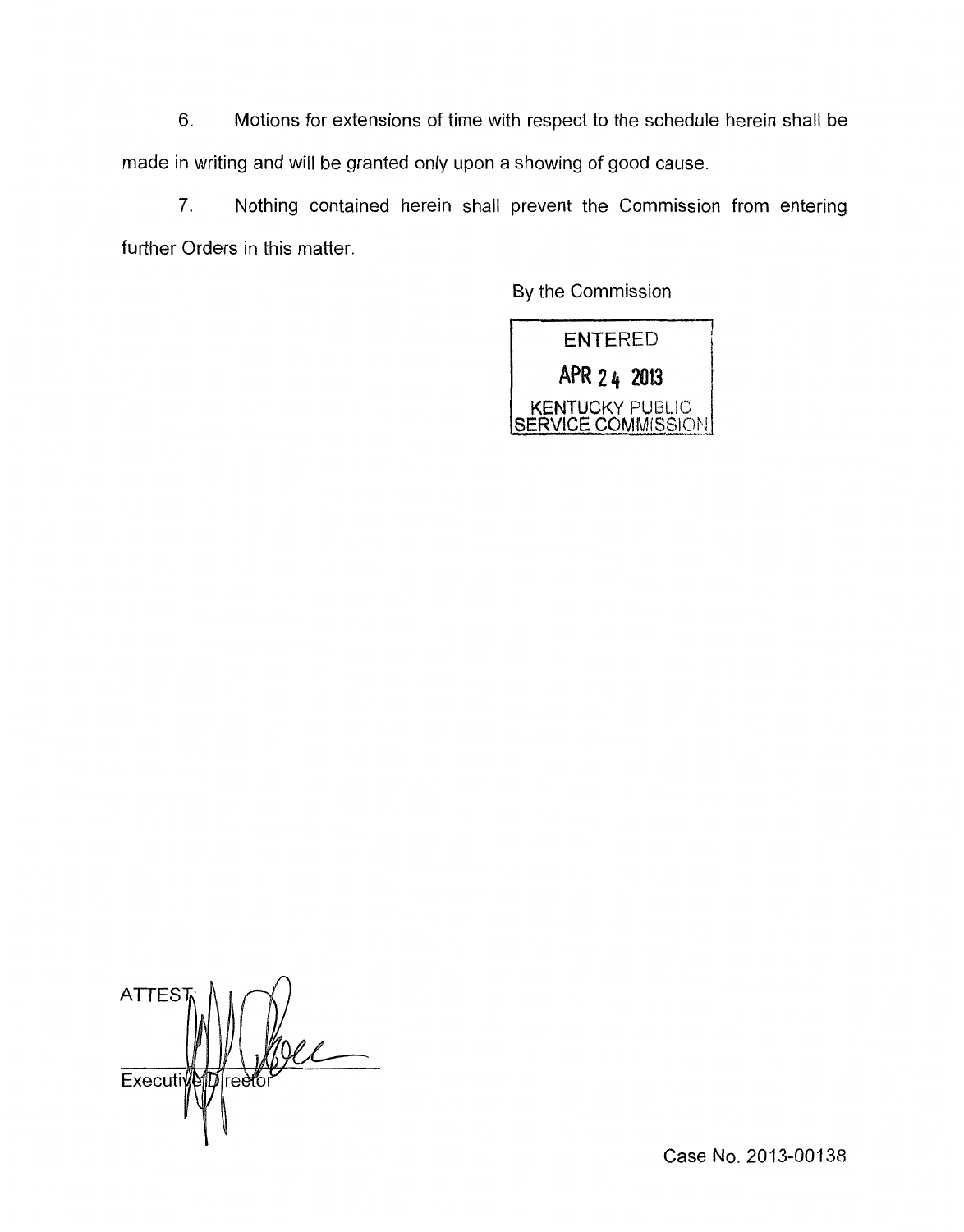## APPENDIX

# APPENDIX TO AN ORDER OF THE KENTUCKY PUBLIC SERVICE COMMISSION IN CASE NO. 2013-00138 DATED

| All initial requests for information to<br>Kentucky Power Company ("Kentucky Power")                                                                                                                       |  |
|------------------------------------------------------------------------------------------------------------------------------------------------------------------------------------------------------------|--|
| Kentucky Power shall file responses to initial requests                                                                                                                                                    |  |
| All supplemental requests for information to                                                                                                                                                               |  |
| Kentucky Power shall file responses to supplemental                                                                                                                                                        |  |
| Intervenor testimony, if any, in verified prepared form,                                                                                                                                                   |  |
| If there are no intervenors or intervenor testimonies, Kentucky<br>Power shall file a request for either an evidentiary hearing or<br>that the matter be decided upon the record no later than  06/28/2013 |  |
| All requests for information to Intervenors                                                                                                                                                                |  |
| Intervenors shall file responses to requests for                                                                                                                                                           |  |
| Parties shall file a request for                                                                                                                                                                           |  |